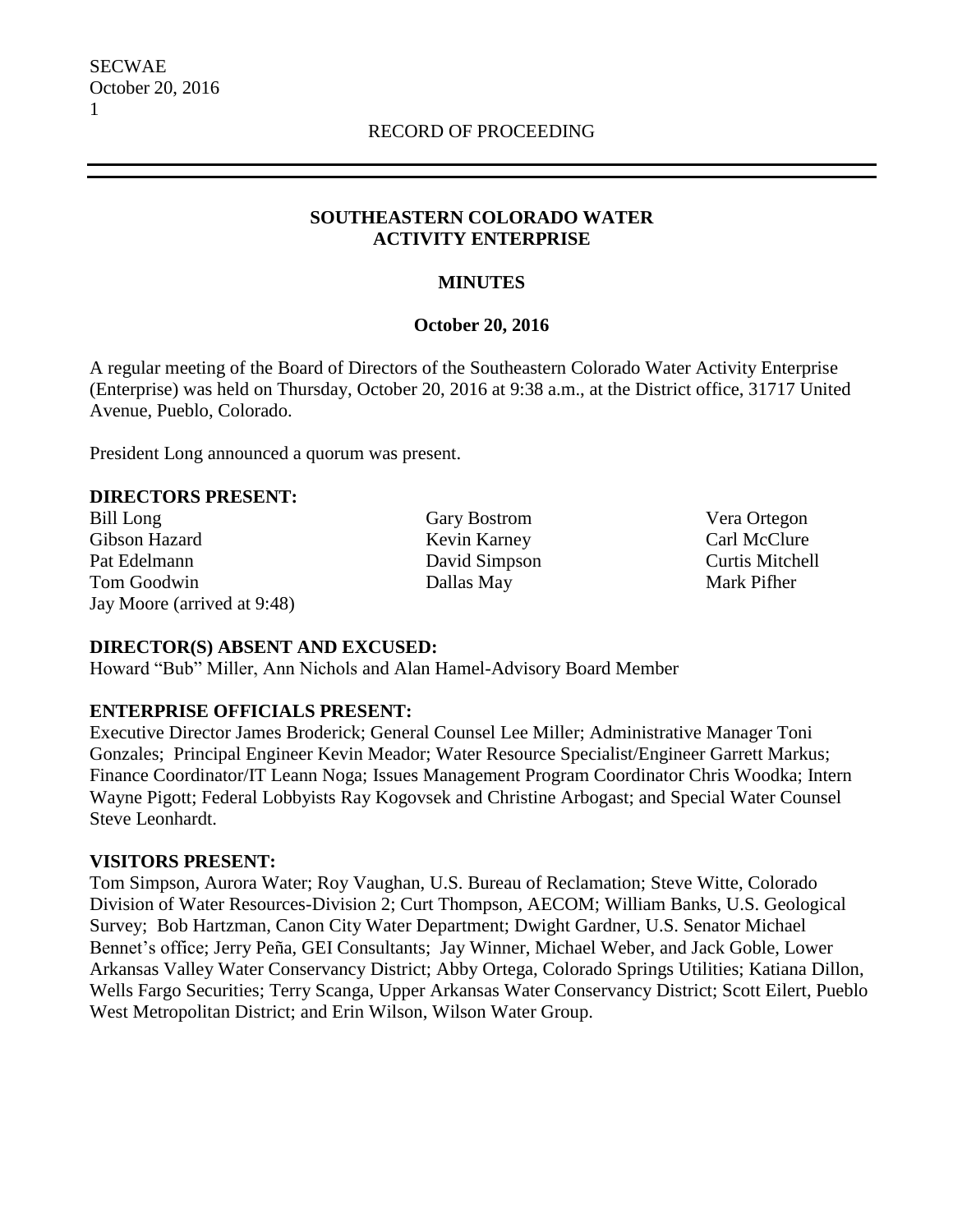#### **APPROVAL OF MINUTES:**

President Long said the minutes of the September 15, 2016 Board meeting were posted to the Board website for review, and asked if there were any corrections or additions. Hearing none, Mrs. Ortegon moved, seconded by Mr. Pifher, to approve the minutes. Motion unanimously carried.

### **FINANCE COMMITTEE REPORT:**

Mr. Karney reported the financial statements for September were posted to the Board website for review. Mr. Karney moved, seconded by Mr. Hazard, for acceptance of the September financial statements and payment of the October 2016 bills. Motion unanimously carried.

### **CONSENT ITEMS:**

None

# **PRESENTATIONS:**

FEDERAL LEGISLATION

Christine Arbogast reported Congress is operating under a Continuing Resolution until December 9, 2016. Scenarios include extending into the new year, extending for a full year, passage of an omnibus.

Congress will reconvene for organization on November 14, 2016, leave for Thanksgiving, and return after the holiday for lame duck.

The Arkansas Valley Conduit bill is awaiting action in the Senate. Work is being done on the "Pay For" and the possibility of a tweaking of the text, which would result in a different score.

Bill passage is important. The Office of Management and Budget is reluctant to sign a Memorandum of Understanding (MOU) for path forward, because it relies on the legislative authority to repay the state with miscellaneous revenues. Ms. Arbogast is working with both senate offices. She will have direct meetings regarding the MOU.

Ms. Arbogast has been monitoring the Drought Bill. Some provisions of Senate Bill in the Energy Bill, but conference is stalled right now. The California delegation is not progressing. Provisions in Water Resources Development Act (WRDA) on reservoir operations, which are part of drought. WRDA has a strong chance of passage.

The Forest Health may make it into an Omnibus Resources Bill. It would be that vehicle that we would have the best opportunity to pass our bill.

Waters of United States still in court, more than 30 states petitioning for a supreme court hearing. Appropriations riders unlikely to make it into final bill and are veto threatened.

The Farm Bill is coming up. Ms. Arbogast is watching the conservation provisions.